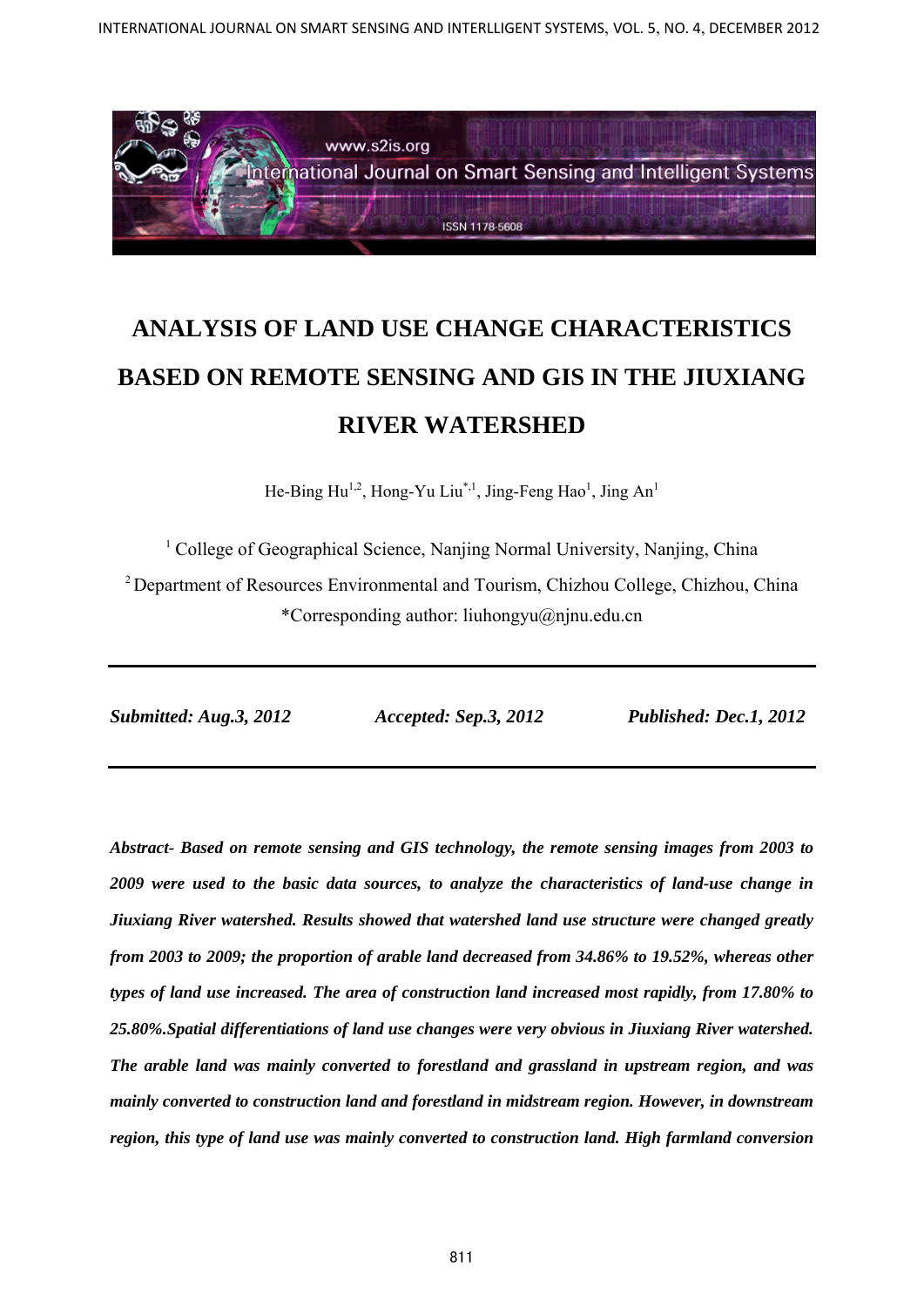*rate in current period was contributed to rapid urbanization in Jiuxiang River watershed. Therefore, some measures must be initiated to achieve land resources sustainable use.* 

**Index terms: Land use characteristic, Jiuxiang River watershed, remote sensing, Geographic Information System (GIS).** 

#### I. INTRODUCTION

Land-use activities—whether converting natural landscapes for human use or changing management practices on human-dominated lands—have transformed a large proportion of the planet's land surface[1]. Land use change is the result of the interaction of the natural environment and human society, and it is also an important manifestation of the ecological environment changes of the earth's surface [2,3]. Land use change not only has an important impact on regional biodiversity, actual and potential primary productivity, soil quality, river runoff and sedimentation rate, but also is one of the main driving forces of global and regional climate change [4-7]. In the last 10 years, much more attention has been paid to urban land use/land cover change because ecosystems in urban areas are strongly affected by human activities and have close relations with the life of almost half of the world's population [8-10]. Jiuxiang River watershed is located in eastern Nanjing City. Xianlin area in the northern watershed of Jiuxiang River is one of three New Urban Areas in Nanjing, and it is also new economic development space for Nanjing. After a few years of development, the level of urban modernization and urbanization was improved significantly. Xianlin area also gradually developed into a first-class, open-type, ecotype University Town; meanwhile, watershed land use has also been changed significantly. Compared to the region, the watershed is relatively independent natural complex of the earth's surface, and it is also a relatively complete ecological processes unit. Considering the watershed as comprehensive research and management unit is the best way to coordinate resource development and environmental protection. Therefore, in this paper, taking the Jiuxiang River watershed as the study area, the spatial and temporal characteristics of land-use variations were analyzed using multi-temporal remote sensing data and GIS technology, which could provide a basic information for the rational use of land resources in Jiuxiang River watershed.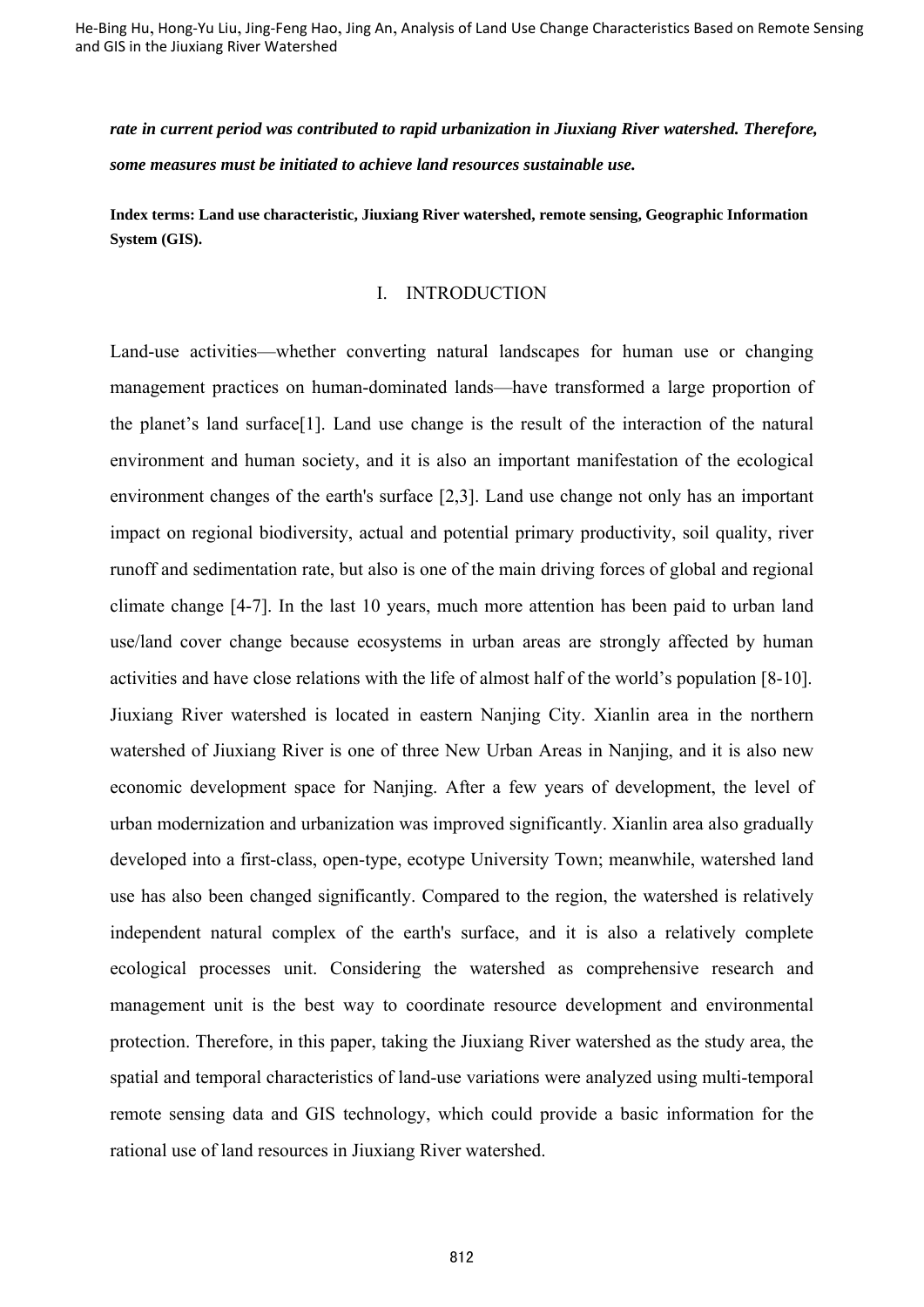## Ⅱ. STUDY AREA

The Jiuxiang River watershed lies east of the Nanjing city( $118^{\circ}52'$ — $119^{\circ}1'E$ , 32°1′—32°10′N), with a total area of 106km<sup>2</sup>. Jiuxiang River watershed lies generally on very flat and low-lying land, with the exception of some hills in its southern regions. The altitude of this area is about 45m, decreasing from south to north. The watershed experiences a northern subtropical monsoon climate, with an annual rainfall of 1106.5 mm and an annual average temperature of 15.3◦C. With the rapid urbanization process, the watershed has consequently experienced a tremendous transformation in land use from a rural to urban area, while the urban fringe has constantly advanced outward into the surrounding agricultural land.

#### Ⅲ. MATERIALS AND METHODS

#### a. Data preparation

Tow cloud-free Quick Bird images were collected and used to evaluate land use/cover change in Jiuxiang River watershed between 2003 and 2009. Layer stacking and mosaic processing were carried out on the data using Erdas Imagine8.7 software, to obtain multi-band composite images. Rectified topographic1:50,000-scale map of Nanjing city was used as a reference to perform geometric correction on the images, using Erdas Imagine 8.7 and ArcGIS9.3 software. Approximately, 40 ground control points (GCPs) were selected to register the images to the Universal Transverse Mercator coordinate system using a global positioning system. GCPs were dispersed throughout the images, to make sure the RMS error less than 0.5pixels. Finally, by means of the GIS watershed boundaries layer, the territory of watershed was extracted from the images using the 'Extract by Mask' function in the "Spatial Analyst Tools" module of ArcGIS9.3software. A land cover classification system was designed in which multi-source land cover data were reclassified into water, arable land, grass land , forest land, construction land, unused land. A total of 200 stratified random samples were selected to check the accuracy of each classified map. Accuracy assessment of the LULC maps was then performed using aerial photographs and field data with the help of a GPS. The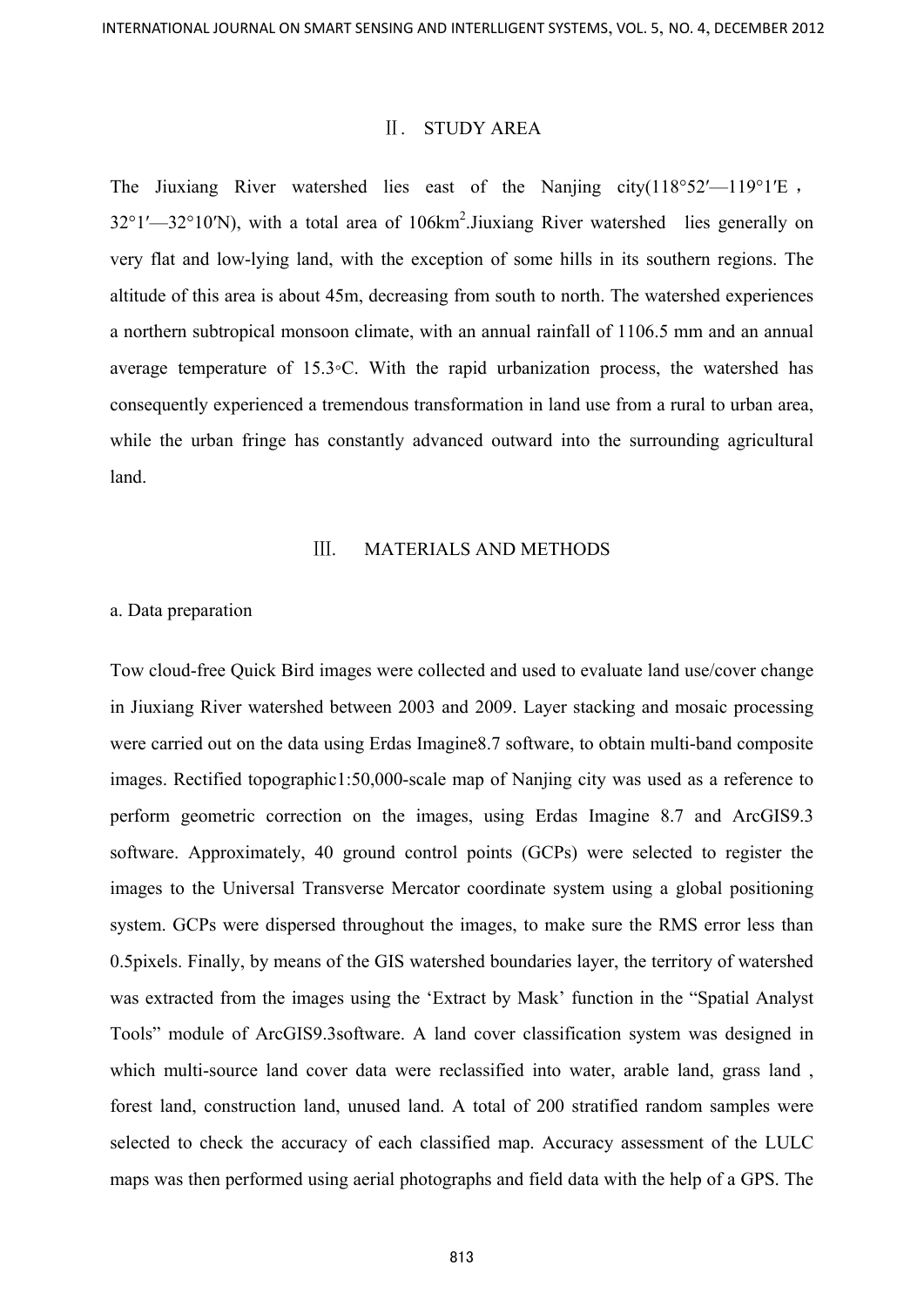resulting overall classification accuracy was 0.86 and 0.88(Kappa values) for 2003and 2009 images, respectively. This accuracy level meets the standards recommended by Lucas et al [11]. Kappa Index was calculated as:

$$
K = \frac{N \sum_{i=1}^{r} x_{ii} - \sum_{i=1}^{r} (x_{i+} x_{+i})}{N^2 - \sum_{i=1}^{r} (x_{i+} x_{+i})}
$$
(1)

where *N* is the number of ground control points; *r* is the number of land use types;  $x_{ii}$  is the total number of verification points of  $i$  land use type validation correctly;  $x_{i+}$  is the actual total number of verification points of  $i$  land use type,  $x_{+i}$  is the total number of verification points divided into type *I*; *K* is *Kappa* index.

#### b. Land use assessment

Co-registered digital maps were overlaid to generate change maps and transition matrices, and to calculate rates of changes. Two sets of data have been produced a conventional statistical report of areas and its corresponding rate of change ,and the transition matrix, or change matrix, which reports the class-to-class changes observed and its mapping[12]. Once the areas of land use/cover types were obtained for each period, the rate of change, *H*, was calculated using the following equation:

$$
H = \frac{U_b - U_a}{U_a} \times \frac{1}{T} \times 100\%
$$
 (2)

where  $U_a$  is the area covered by a given land use/cover at time 1;  $U_b$  is the area at time 2 and T is the number of years for the period of analysis;  $U_b$ -  $U_a$  is the amount of change. The transition matrices were derived by means of the Markova chain property (Eq. (3)) to give the annual transition rates in order to project the trends of change on an annual basis [13].

$$
P^t = HV^t H^{-1} \tag{3}
$$

where *P* is the original transition matrix; *H* and *V* are its eigenvector and eigenvalue matrices, and t is a fraction or a multiple of its time span.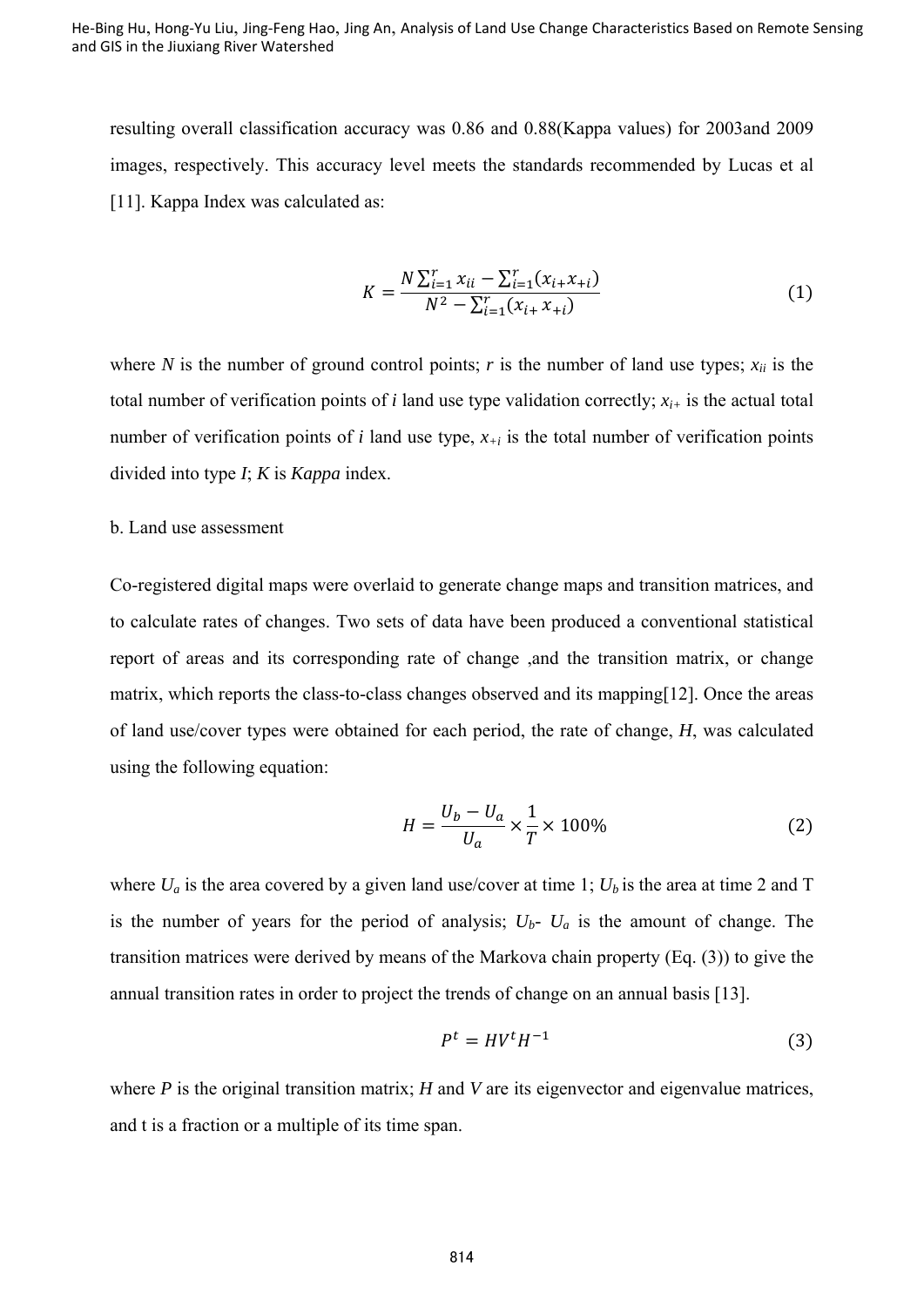## VI. RESUITS

## a. Land use structure and its changes

The total area of each land use category and percentage of each class of the study region area between 2003 and 2009 were calculated and presented in Table1. Forestland, arable land and construction land were the major land use types in the watershed, and the total area of three kinds of types accounted for 90.92 percent and 84.43 percent of watershed area, respectively. From 2003 to 2009, watershed land use pattern changed dramatically. One of the most marked changes were the rapid decrease in arable land, from 34.86 percent of the study area in 2003, to 19.52 percent in 2009.This was matched by a dramatic increase in construction land, which occupied 17.80 percent of the study area in 2003, increased to 25.80 percent in 2009.Other important changes were in unused land, which grew from 3.45 percent in 2003 to 7.76 percent in 2009.Unused land, construction and grassland between 2003 and 2009 have increased at an average rate of 20.77, 19.92 and 19.80 percent, respectively. While farmland decreased by 1625.96 hectares at an average rate of 7.33 percent.

Table1. Land use structure and its changes in Jiuxiang River watershed from 2003 to 2009 (hectare)

| Land use types         | 2003    |       | 2009    |       | 2009-2003  |         |
|------------------------|---------|-------|---------|-------|------------|---------|
|                        | Area    | %     | Area    | ℅     | Area       | %       |
| Water body(WAT)        | 484.50  | 4.57  | 562.69  | 5.31  | 78.19      | 2.69    |
| Arable land(ARL)       | 3695.53 | 34.86 | 2069.57 | 19.52 | $-1625.96$ | $-7.33$ |
| Forest land(FOL)       | 4054.93 | 38.25 | 4144.53 | 39.10 | 89.59      | 0.37    |
| Grass land(GRL)        | 129.74  | 1.22  | 283.84  | 2.68  | 154.10     | 19.80   |
| Construction land(COL) | 1887.26 | 17.80 | 2735.10 | 25.80 | 847.83     | 19.92   |
| Unused land(UNL)       | 366.05  | 3.45  | 822.28  | 7.76  | 456.23     | 20.77   |

## b. Land use transition characteristic

Digital maps were overlaid in order to generate change map describing the change which occurred during the 2003–2009 periods. The change matrix was done by grouping classes, aggregating polygons and summing areas (Table 2). Tables 2 showed the change matrix for 2003–2009 expressed in the area.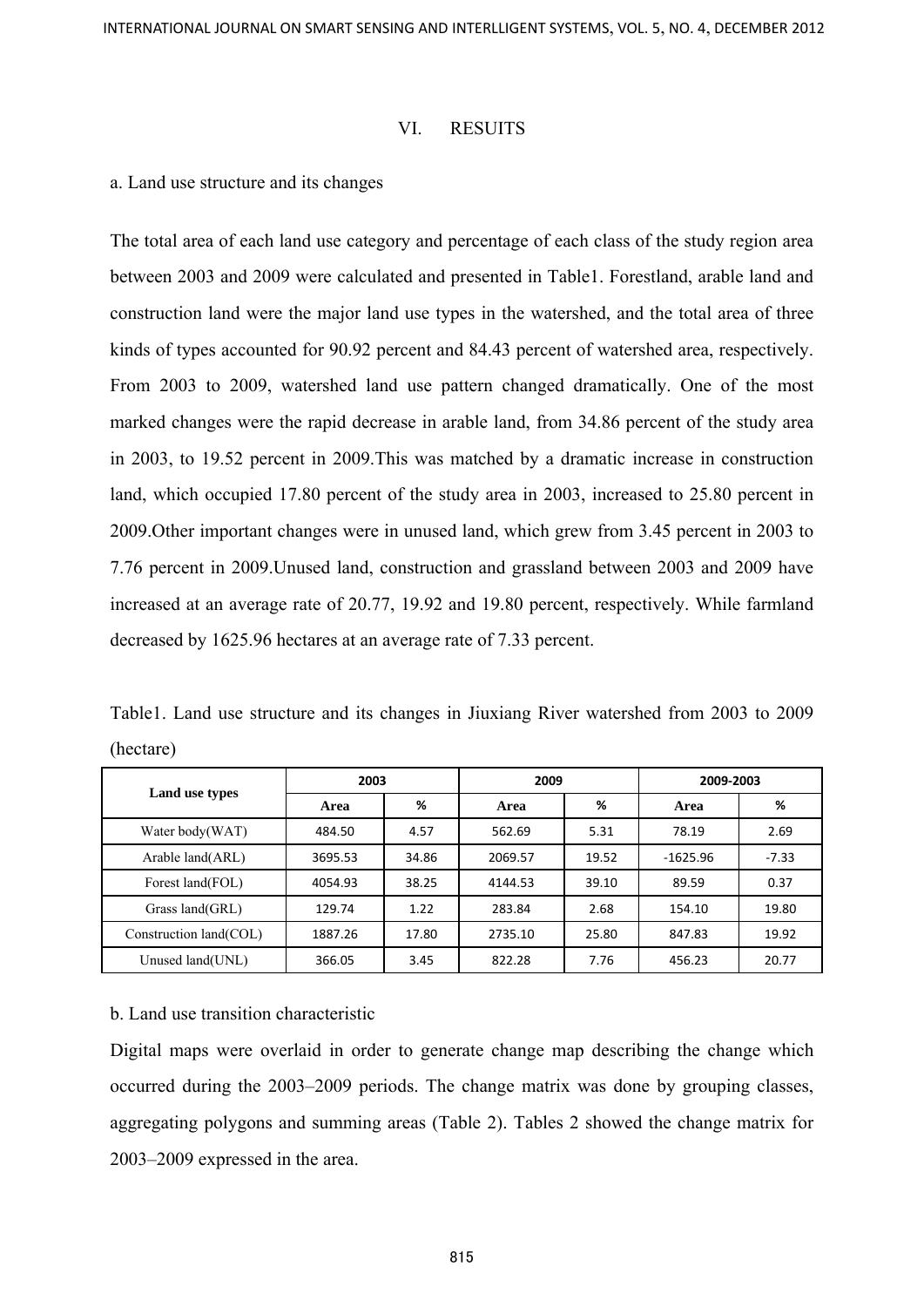According to the interchange of gains and losses among land use/cover classes, a large area of arable land was converted to man-made covers (principally construction land and unused land). More than 620 hectares, 350 hectares, 270 hectares,160 hectares of arable land was converted into construction land, unused land, forest land and water body, respectively.

| Year | types      | 2009       |         |            |            |            |        |          |  |
|------|------------|------------|---------|------------|------------|------------|--------|----------|--|
|      |            | <b>WAT</b> | ARL     | <b>FOL</b> | <b>GRL</b> | <b>COL</b> | UNL    | Total    |  |
| 2003 | <b>WAT</b> | 332.38     | 28.42   | 12.26      | 18.86      | 47.33      | 30.51  | 484.50   |  |
|      | ARL        | 169.76     | 1998.05 | 275.30     | 128.30     | 622.01     | 356.93 | 3695.53  |  |
|      | <b>FOL</b> | 19.07      | 22.20   | 3786.77    | 7.66       | 106.62     | 97.45  | 4054.93  |  |
|      | GRL        | 0.62       | 0.69    | 8.02       | 67.59      | 30.83      | 18.80  | 129.74   |  |
|      | <b>COL</b> | 28.08      | 16.54   | 35.79      | 43.20      | 1365.06    | 87.41  | 1629.17  |  |
|      | <b>UNL</b> | 5.22       | 2.47    | 20.78      | 15.32      | 84.30      | 225.26 | 366.05   |  |
|      | Total      | 562.69     | 2069.57 | 4144.53    | 283.84     | 2270.04    | 822.28 | 10600.00 |  |

Table2. Transition matrix expressed in hectare for the 2003-2009 periods

Conversely, a small amount of man-made areas were reconverted to arable land covers, therefore, arable land exhibited a significant decline with respective rates of decrease of 15.34 percent over the same period. However, construction land areas have increased by approximately 2,270 hectares at an average rate of 141 hectares per year.

# c. Spatial differences of land use change

In order to reveal the spatial differences in watershed land-use change, the watershed was divided into three parts: the upper, middle and lower reaches, based on land use / land cover status and hydrological conditions. The region south of the S122 Provincial Highway was upstream, between the S122 Provincial Highway and Xianlin Avenue midstream, and north of Xianlin Avenue downstream. On this basis, the space differences in the upstream, midstream and downstream watershed were analyzed.

# (1) Land use structure

Figure1 showed the watershed land use structure and its changes from 2003 to 2009. It could be seen that inter-regional differences were significant in dominant land use type.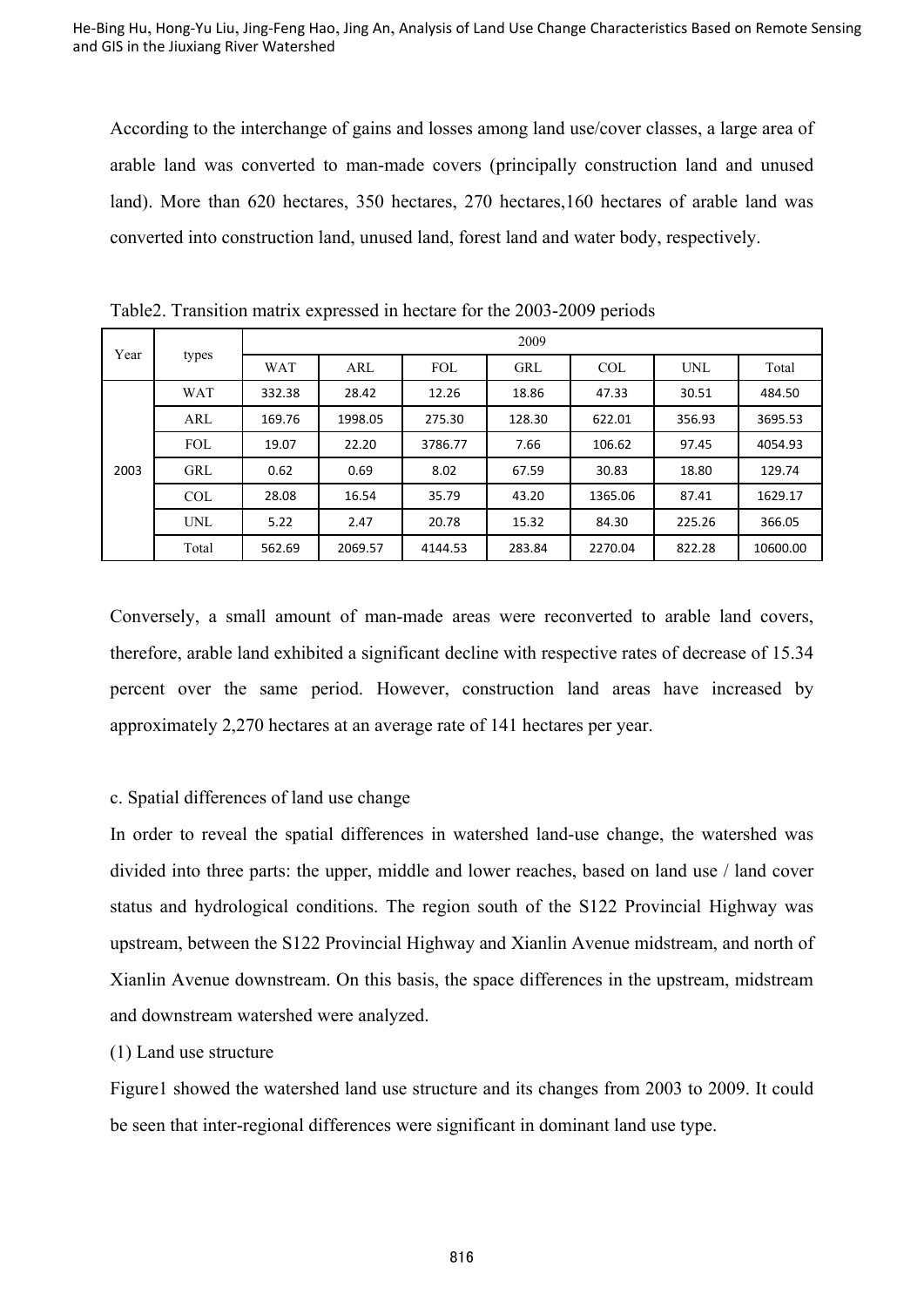

Figure1. Land use structure and its change in different sections of Jiuxiang River basin from 2003 to 2009. a=upstream, b=midstream, c=downstream.

The dominant land use type was forestland in upstream region, and the dominant type was farmland and forestland in midstream, whereas, in downstream, the dominant type was urban construction land. The change direction of land-use structure in different regions had a certain similarity. From 2003 to 2009, the area of farmland reduced in upstream, midstream and downstream, while other land use classes increased with different degrees.

# (2) Land use change speed

Figure2 showed the land use change amount and land use change ratio in different regions. As shown in this figure, in construction land variation, between 2003 and 2009, the increasing amount and change ratio of urban construction land showed upstream <midstream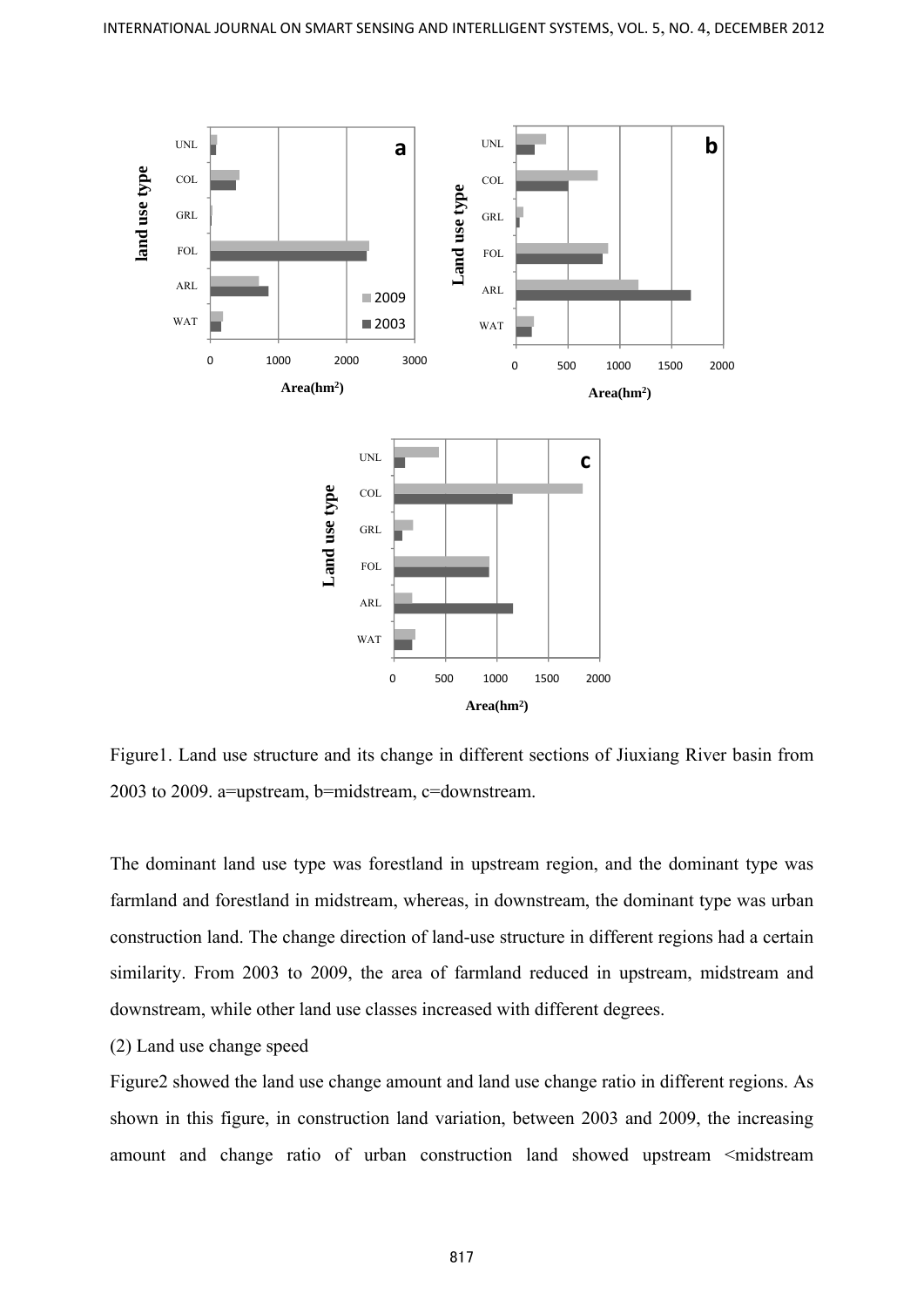<downstream. In non-construction land variation, the most significant change was the area of arable land, and its reducing amount and change ratio showed downstream> midstream> upstream. Similar changes were observed in the grassland and unused land. However, forestland variation in the amount and rate of change showed the characteristics of the midstream> upstream> downstream.



Figure2. The land use net change (a) and annual change rate (b) in 3 different sections of Jiuxiang River watershed

## (3) Land use transition characterization

The change matrix based on the post-classification method for the period of 2003 to 2009 was obtained, with a summary of the major land use conversions shown in Table3. This calculation indicated that land use conversions had a large space differences. In the upstream, the majority of water body was acquired by converting areas that were previously farmland and forestland due to Longshang Lake Reservoir build-up. In addition, large areas of farmland were used for forestland, grassland and construction land in order to meet the growing needs of tourism development. In the midstream, land use conversions occurred mainly between cultivated land and construction land, forestland. More than 220 ha of farmland changed to construction land, 150 ha of farmland changed to forest land between 2003 and 2009, which represented an annual average loss of farmland areas of 85 ha. In the downstream, land use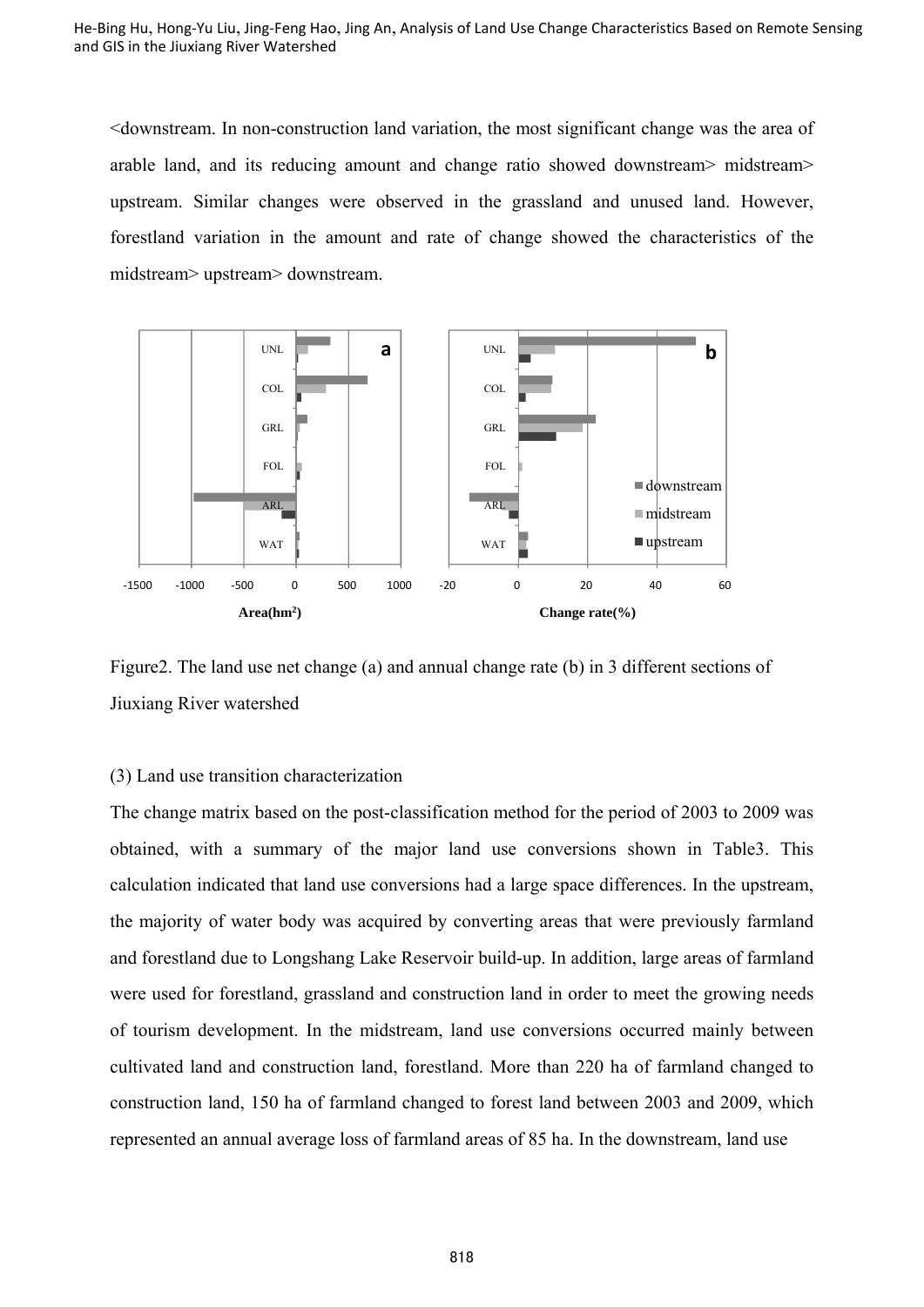| year | Sections   | types                     | 2009       |            |            |            |         |            |         |  |
|------|------------|---------------------------|------------|------------|------------|------------|---------|------------|---------|--|
|      |            |                           | <b>WAT</b> | <b>ARL</b> | <b>FOL</b> | <b>GRL</b> | COL     | <b>UNL</b> | Total   |  |
| 2003 | Upstream   | <b>WAT</b>                | 131.98     | 16.31      | 4.37       | 4.18       | 1.13    | 1.92       | 160.03  |  |
|      |            | <b>ARL</b>                | 36.55      | 685.75     | 75.88      | 10.40      | 42.54   | 2.97       | 854.39  |  |
|      |            | <b>FOL</b>                | 11.89      | 9.50       | 2234.68    | 1.13       | 26.57   | 14.04      | 2297.91 |  |
|      |            | <b>GRL</b>                | 0.34       | 0.01       | 2.94       | 14.97      | 0.30    |            | 18.55   |  |
|      |            | <b>COL</b>                | 2.55       | 2.71       | 8.50       |            | 306.87  | 12.29      | 332.97  |  |
|      |            | <b>UNL</b>                | 3.03       |            | 6.22       |            | 4.10    | 70.87      | 84.22   |  |
|      |            | Total                     | 186.49     | 714.34     | 2332.61    | 30.68      | 381.50  | 102.10     | 3792.82 |  |
|      | Midstream  | <b>WAT</b>                | 112.39     | 11.20      | 4.14       | 3.18       | 11.15   | 4.74       | 149.17  |  |
|      |            | ARL                       | 35.12      | 1141.15    | 147.53     | 23.49      | 221.87  | 83.27      | 1685.86 |  |
|      |            | <b>FOL</b>                | 6.18       | 11.81      | 713.57     |            | 34.24   | 63.02      | 832.84  |  |
|      |            | GRL                       | 0.26       | 0.68       | 0.36       | 18.59      | 8.86    | 2.27       | 31.81   |  |
|      |            | $\ensuremath{\text{COL}}$ | 14.32      | 13.54      | 12.10      | 19.36      | 355.53  | 10.06      | 433.90  |  |
|      |            | <b>UNL</b>                | 0.98       |            | 8.61       | 2.59       | 38.65   | 121.95     | 175.59  |  |
|      |            | Total                     | 169.83     | 1179.51    | 887.34     | 67.25      | 674.99  | 287.06     | 3376.69 |  |
|      | Downstream | <b>WAT</b>                | 87.94      | 0.92       | 3.75       | 11.49      | 35.05   | 23.85      | 175.36  |  |
|      |            | <b>ARL</b>                | 97.16      | 171.15     | 51.90      | 94.42      | 357.61  | 270.69     | 1155.54 |  |
|      |            | <b>FOL</b>                | 1.00       | 0.90       | 838.52     | 6.53       | 45.81   | 20.38      | 924.18  |  |
|      |            | <b>GRL</b>                | 0.03       |            | 4.72       | 34.03      | 21.67   | 16.53      | 79.43   |  |
|      |            | <b>COL</b>                | 11.22      | 0.29       | 15.19      | 23.84      | 701.09  | 65.06      | 860.86  |  |
|      |            | <b>UNL</b>                | 1.21       | 2.47       | 5.95       | 12.73      | 41.55   | 32.43      | 106.31  |  |
|      |            | Total                     | 205.37     | 175.72     | 924.58     | 185.92     | 1213.56 | 433.12     | 3449.09 |  |

Table3. Land use transition matrix of the Jiuxiang River watershed (hectare)

conversions occurred mainly between farmland and construction land, unused land. Approximately 36 percent of the farmland changed to construction land, and 27 percent of the farmland changed to unused land from 2003 to 2009. However, because of the transforming effect of urban greening and the construction of large-scale artificial forests, a significantly positive change was also observed, with some farmland transformed back to grass land.

# Ⅴ. DISSCUSSION AND CONCLUSION

The Geographical Information System (GIS) and remote sensing (RS) in the assessment of changes of land use have been widely applied and considered as powerful and cost-effective tools for detecting and analyzing the spatio-temporal dynamics of process and patterns of land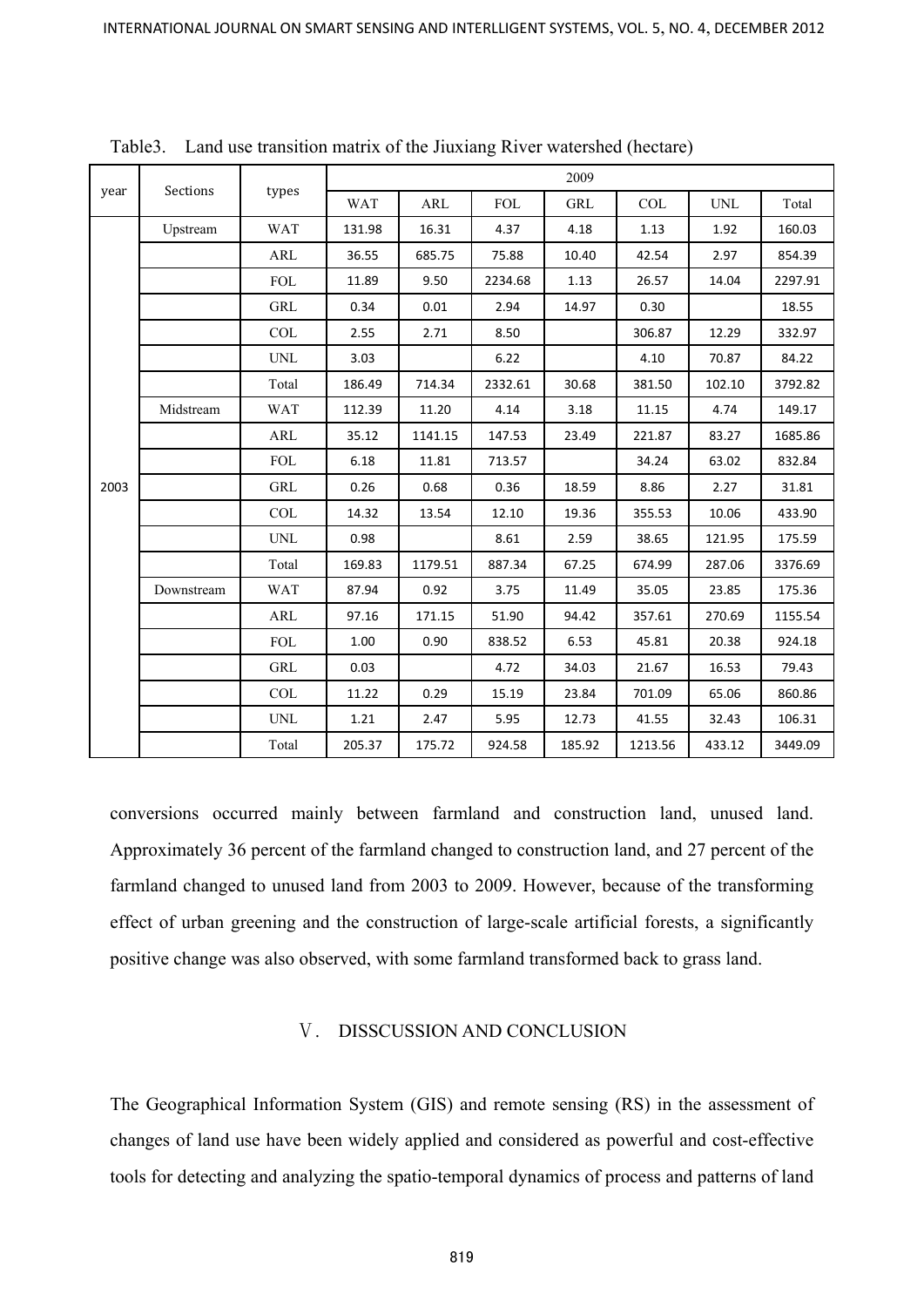use/land cover change at local, regional and global scales [8-14]. Remote sensing could provide valuable and timely information that covered study areas with both position spatial detail and high temporal frequency [15-16]. The percentage of land use/land cover types were calculated using GIS. The integrative use of GIS and RS technology may play a vital role at the stages of exploration and analysis of local resources, planning and evaluation. Current land use was studied using GIS, satellite RS, and field observations. GIS analysis was carried out to create land use database.

Significant changes of the land use occurred in Jiuxiang River watershed were mainly attributable to the process of rapid urbanization. Before 2000, Jiuxiang River watershed was a typical agricultural area. However, after 2000, influenced by the strategy of "Xianlin new area", especially the build-up of the Xianlin university town, the process of urbanization was started. Since 2000, in order to achieve the development goal of building an international first-class, open-type, ecotype university town, the process of urbanization was accelerated with the large-scale construction of universities, and function areas in the university town. With the increase of the number of university in university town, the population of university town also increased to 0.2 million by 2009. In order to provide effectively the necessary services facilities, large areas of land were taken over for public infrastructure, housing, and commercial uses.

The spatial difference of land-use change in the watershed was related to combined effects of natural and anthropogenic factors. In general, the area where there was relatively flat terrain, adequate water, and suitable climatic conditions was more suitable for the survival of mankind and towns. In the upstream, there was greatly undulate terrain, a large amount of mountainous and hilly land, and in the midstream, the terrain showed gradually gentle, in the downstream, however, most of the area was flat land. The spatial differentiation of the natural conditions was consistent with the gradually increasing in the level of urbanization and the gradually declining in the proportion of agricultural and forest lands from upstream to downstream. Furthermore, the industry positioning of eco-tourism in the upstream had direct relationship with the more woodland and continuous increase in the water area. In the midstream and downstream, the build-up progresses of Xianlin new area had a direct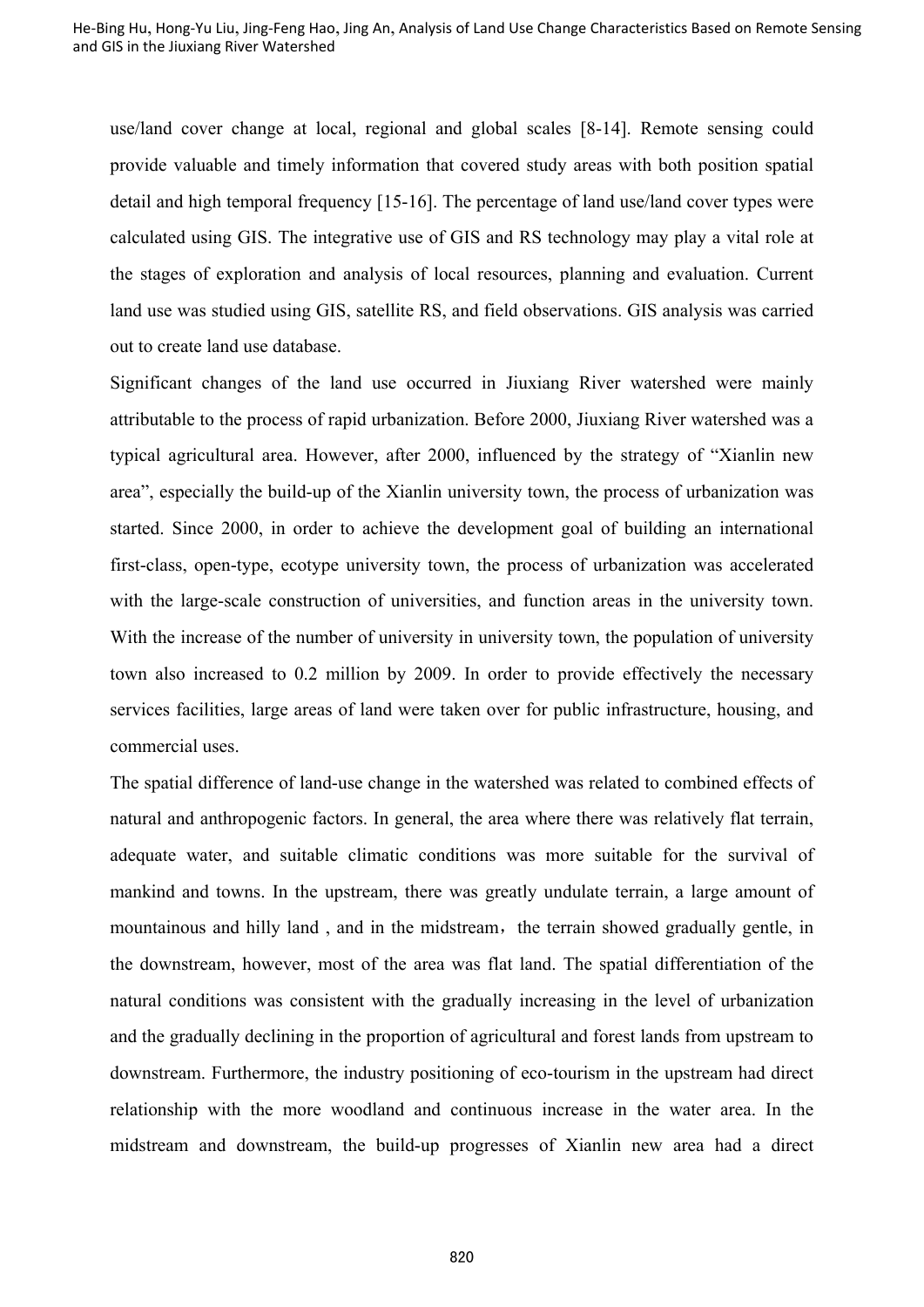relationship with the dramatic increase in construction land, as well as a significant reduction in arable land.

This study adopted a combined methodology of multi-temporal remote sensing image interpretation and GIS spatial analysis to qualitatively characterize the changes of land use in Jiuxiang River during 2003 and 2009.The results showed that the land use and land cover in the study area experienced significant changes, particularly in terms of construction area. Over the past 6-year, the construction areas increased by 2270.04 hectares about 1.39 times the built-up area in 2003, resulting in a substantial reduction in the area of arable land. Spatially, the land use change in upstream and midstream was relatively minor, but became increasing significant in downstream. In upstream, midstream and downstream, construction area increased from 3.14 %, 4.09% and 8.12 % to 3.60 %, 6.37% and 11.45 %, respectively, while arable areas decreased from 8.06%, 15.90% and 10.90% to 6.74%, 11.13% and 1.66%, respectively.

Urbanization process and subsequent land use change driven by economic development and population growth. In order to achieve the sustainable use of land resources, policy makers should consider appropriate adaptation options, based on the past and present land use changes. Above all, land use planning should be made to protect water bodies, wetlands, vegetation, and eco-environmentally sensitive areas. In addition, the density of construction land should be restrained, and some engineering measures must be initiated to repair degraded area, including urban afforestation, pollution control.

## ACKNOWLEDGEMENTS

This research was supported by the National Science Foundation in China (41071119, 41071337), Jiangsu Province Youth Blue Project (184080H10240), Universities Dominant Discipline Construction Projects in Jiangsu Province. Natural Science Research Project in Anhui Province (KJ2012A208).

821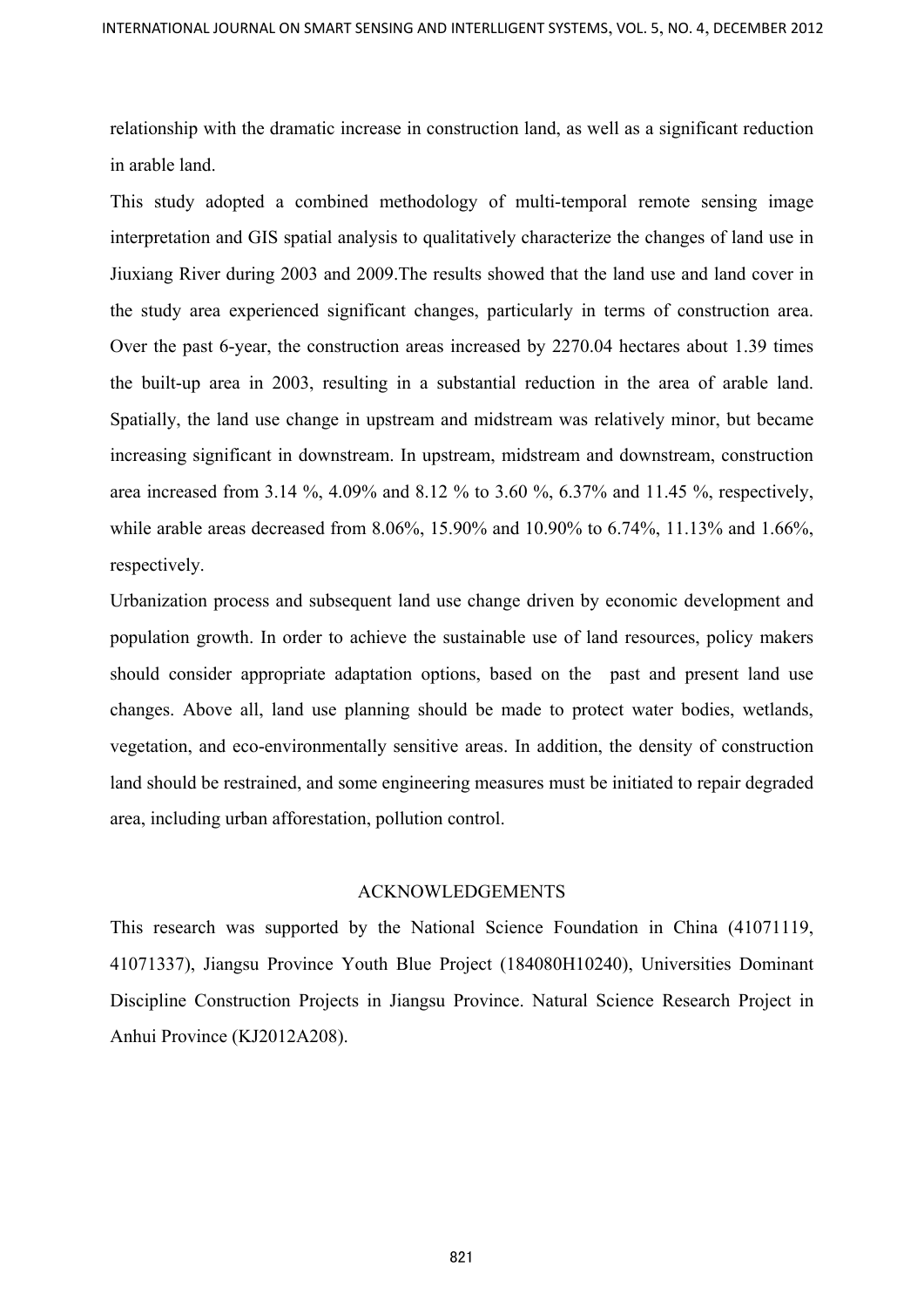#### **REFERENCES**

- [1] J. A. Foley, R. D. Fries, G. P. Asner, C. Barford, G. Bonan, S. R. Carpenter,F. S. Chapin, M.T. Coe, G. C. Daily, H. K. Gibbs, J. H. Helkowski, T. Holloway, E. A. Howard, C. J. Kucharik, C. Monfreda, J. A. Patz, I. C. Prentice, N. Ramankutty, P. K. Snyder, "Global consequences of land use", Science , vol. 309, no. 22, 2005, pp. 570-574.
- [2] Y.K. Zhou, X. L. Bai , J. H. Jiang, "Dynamic land use changes in the Poyang Lake Region over the recent 17 Years", Resources Science, vol. 33, no. 6, 2011, pp. 1186-1191.
- [3] J.H. Liu, Y.F.Chen, T.S. Lin, C.P. Chen1, P.T. Chen, T.H. Wen, C.H. Sun, J.Y. Juang, J.A. Jiang, "An air quality monitoring system for urban areas based on the technology of wireless sensor networks", International Journal on Smart Sensing and Intelligent Systems, vol. 5, no. 1, 2012, pp. 192-214.
- [4] F. P. Ren, Y. Jiang, X. Xiong, M.Y. Dong , B. Wang, "Characteristics of the spatial-temporal differences of land use changes in the Dongjiang River Basin from 1990 to 2009", Resources Science, vol. 33, no. 1, 2011, pp. 143-152.
- [5] S. Wu, L. J. Mickley, J. O. Kaplan, and D. J. Jacob, "Impacts of changes in land use and land cover on atmospheric chemistry and air quality over the 21st century, Atmospheric", Chemistry and Physics, no.12, 2012, pp.1597–1609.
- [6] Q.Q. Sun, Z. F. Wu, J. J. Tan, "The relationship between land surface temperature and land use/land cover in Guangzhou, China ", Environmental Earth Sciences, vol. 65, no. 6, pp.1687-1694.
- [7] X. L. Yang, L. L. Ren, V. P Singh, "Impacts of land use and land cover changes on evapotranspiration and runoff at Shalamulun River watershed, China ", Hydrology Research, vol. 43, no.1-2, 2012, pp. 23-37.
- [8] J.Y. Xiao, Y.J. Shen, J.F. Ge, R. Tateishi, C.Y. Tang,Y.Q. Liang, Z.Y. Huang , "Evaluating urban expansion and land use change in Shijiazhuang, China, by using GIS and remote sensing", Landscape and Urban Planning, vol. 75, no. 8, 2006, pp. 69–80.
- [9] J. Yin, Z. Yin ,H. D. Zhong ,S. Y. Xu , X. M. Hu, J. Wang, J. P. Wu, "Monitoring urban expansion and land use/land cover changes of Shanghai metropolitan area during the